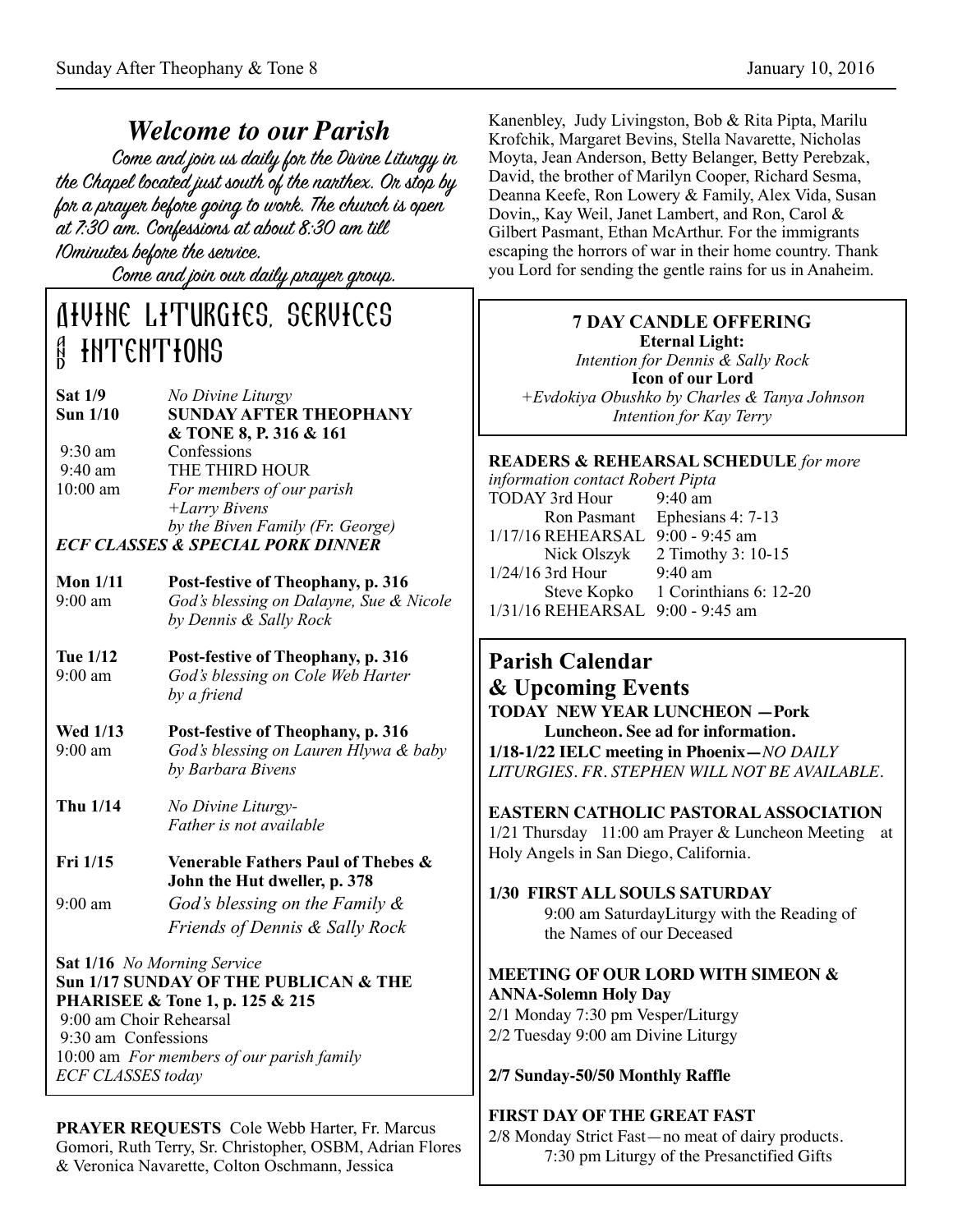#### **RELIGIOUS EDUCATION CONGRESS, ANAHEIM, CA. February 26-28** The largest Religious Education

Congress will be held at the Anaheim Convention Center. Our Eparchy will have an exhibitors booth in the Convention Center.

Very Rev. David M. Petras will be a co-presenter with Rt. Rev. Alexei Smith on "The Importance and beauty of the Eastern Catholic Churches". This workshop will be held on Friday, February 26th. In addition to our presence as Eastern Catholics, on Saturday, February 27th at 5:15 pm, Rt. Rev. Aphram Mushe will celebrate the Syriac Divine Liturgy.

**"50/50 Raffle** will run every month with drawings on the 1st of the following month. As usual, every week in January tickets will be sold in the Parish Hall at \$5 each or \$20 for 5 tickets and the drawing will be held the 1st Sunday in February 7th. The only exception is that 50/50 tickets will not be sold during fundraising luncheons. See Anne Voytilla for more information.

#### **TITHING AND ATTENDANCE REPORT January 3, 2016**

Attendance: Sun: 10:00 am 115 Souls Adult Tithes : \$3,193.00 Youth Tithes: \$7.25 Initial Offering: \$145.00 Holy day: \$330.00 Mortgage Reduction: \$215.00 Candles: \$5.00 Pledge on Mortgage: \$335.00 January Luncheon pre-sale: \$252.00 Thank you for your support and love for our Parish. We accept credit and debit cards by way The Square. Your receipts are e-mailed. We appreciate your comments.

#### **FIVE ALL SOULS SATURDAY***Byzantine Leaflet Series SYNAXARION FOR MEAT-FARE SATURDAY*

 One of the most venerable traditions in the Church, equally observed in the West as in the East, is the commemoration of the departed in our liturgical prayers. It is the constant teaching of the Church since Apostolic times (cf. *Synaxarion*) that our prayers, offerings and good deeds can help the departed. St. John Chrysostom (d. 407) in speaking of the faithful departed reminded his people;

…Let us assist them according to our power. Let us think of some advantage for them, small though it be, but let us assist them. How and in what way? By praying for them, by asking others to pray for them, and by constantly giving (alms) to the poor in their behalf! (HOMILY ON PHILL. 3, 4)

 It is of great consolation for us, the surviving friends and relatives of our faithful departed, to be able to help them and thus remain united to them by a bond of everlasting love. St. Ambrose (d. 397), preaching at the commemoration of Emperor Theodosius on the fortieth day after his death in 395, consoled his survivors with the words: ... I love the man (Emperor) and I will not abandon him until, by my tears and prayers, I shall lead him into the Holy Mountain of God (Ps. 2:6), where there is life eternal!

#### (FUNERAL ORATION ON THEODOSIUS, 37)

 The custom of offering prayers and sacrifices for the departed comes to us from the Old Testament. Holy Scripture praises the custom as holy and wholesome or pious, as is written in the II Maccabees 12:45: "It is therefore, a holy and wholesome thought to pray for the dead that they may be loosed from sins." In the Catholic Church, the commemoration of the dead is considered as one of the main works of mercy. St. Paul prayed for his devoted friend Onesiphorus that the Lord "grant him mercy" as he stands before God's judgment seat. (II Tim. 1:18)

All the early Liturgies of the Church, including the most ancient one, the Liturgy of St. James, contain a prayer for the departed. In the Liturgies of St. Basil the Great (d. 379) and St. John Chrysostom (d. 407) prayers for the deceased are also included. St. John Chrysostom interprets this in these words:

 …Not in vain did the Apostles order that remembrance should be made of the dead in the awesome Mysteries (i.e. the Liturgy). They knew that great gain resulted to them (the deceased), and great benefit. For when the whole assembly (of the people) stands with uplifted hands and that awesome Sacrifice lies displayed, how shall we not prevail with God by our entreaty for them? And this we do for those who have departed in faith! (HOMILY ON PHILL. 3, 4)

The Apostolic Constitutions (IV c.) prescribed that during the celebration of the Divine Liturgy, the deacon should remind the faithful to pray for the deceased, saying:

Let us pray for our brethren that are fallen asleep in Christ, that God, the Lover of mankind, Who has received their souls, may forgive them every voluntary and involuntary sin, and may be merciful and gracious to them, placing them in the land of righteousness . . . where there is no pain, sorrow or lamentation. (APOST. CONST., VIII, 41)

 Therefore, the Fathers of Vatican II rightly decreed that the Church "from the very first centuries of Christianity has cultivated the memory of the dead with great piety" and "offered prayers for them." (cf. Constitution on the Church, n. 50.)

 In the Byzantine Church, we commemorate the deceased every day at the Divine Liturgy immediately after the Consecration with the petition: "Remember as well all who have fallen asleep before us in the hope of resurrection to eternal life. *(Name)* and grant them rest